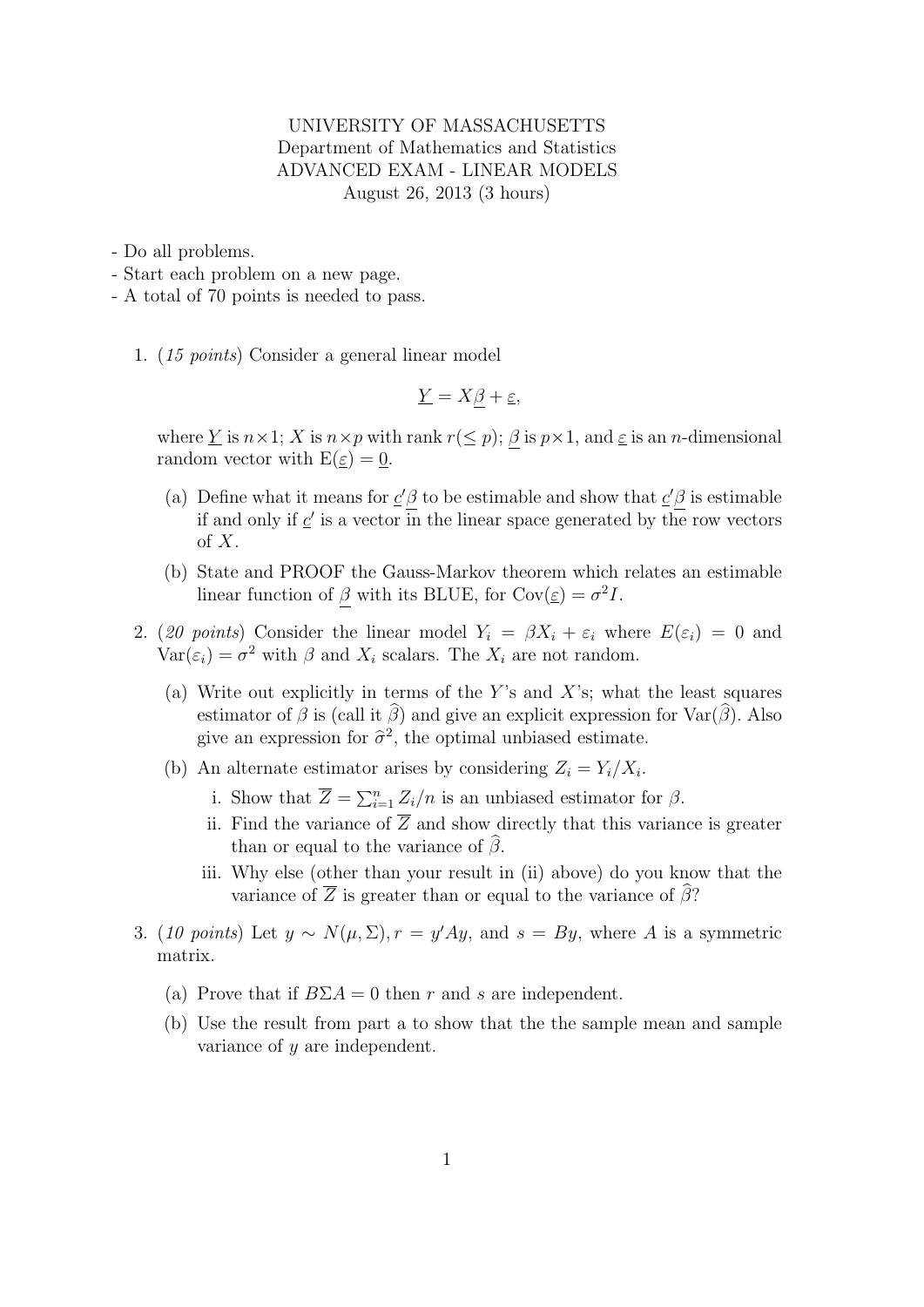4. (10 points) An experiment was run to compare three different primitive altimeters (an altimeter is a device which measures altitude). Each of three pilots used each of three altimeters and the response is the error in reading.

|         | Altimeter |     |   |
|---------|-----------|-----|---|
|         | 1.        | - 2 | 3 |
| Pilot 1 | З         |     |   |
| Pilot 2 | 6.        | 5   | x |
| Pilot 3 | 3         |     |   |

We assume first that the three pilots are FIXED factor levels, and consider it as a two-way fixed effects model with interactions.

- (a) Plot these 9 observations to see any indication of Pilot-Altimeter interactions (no computation)? What should the graph look like if there is no interaction?
- (b) If the design is considered as a two fixed effects design. How will you intepret the the main effects of the altimeters if they are used by the three pilots?
- 5.  $(45 \text{ points})$  Let  $Y_{ij}, j = 1, 2, \ldots, n_i, i = 1, 2, \ldots, m$  be observable r.v.'s such that

$$
Y_{ij} = \alpha_0 + \alpha_i + \varepsilon_{ij},
$$

where the  $\alpha$ 's are unknown parameters, the  $\varepsilon_{ij}$  are i.i.d.  $N(0, \sigma^2)$  unobservable r.v.s, and  $\sigma^2 > 0$  is unknown.

- (a) Let  $\psi = \sum_{i=0}^m \ell_i \alpha_i$  with  $\ell_i$  being specified constants. Show that  $\psi$  is estimable if and only if  $\ell_0 = \sum_{i=1}^m \ell_i$ .
- (b) Define  $\mu_i = \alpha_0 + \alpha_i$ ,  $i = 1, 2, ..., m$ , which will be used for all the following questions as well. Write down the least squares estimates for the  $\mu$ 's. Are they UMVUE's? Why? (Explain briefly). Write down also the MLE,  $\tilde{\sigma}^2$  of  $\sigma^2$  (no need to prove the results), and the unbiased estimator  $\hat{\sigma}^2$  obtained from the MLE.
- (c) Use the full-reduced model approach to construct the F test for testing  $H_0$ : all  $\mu_i$  are equal versus  $H_1$ : at least two  $\mu_i$  are different, using a test of size  $\alpha$ . Write out the F-statistic explicitly and state the distribution of the test statistic, under both null and alternative hypotheses.
- (d) Here we are interested in simultaneous confidence intervals, with confidence  $1 - \alpha$ , for all pairwise differences in the means; e.g., differences  $\mu_j - \mu_{j'}$ ,  $j \neq j'$ .
	- i. Give Bonferroni's inequality and explain how it is used to construct simultaneous confidence intervals. (No need to prove anything you can just write down the result.) Be complete.